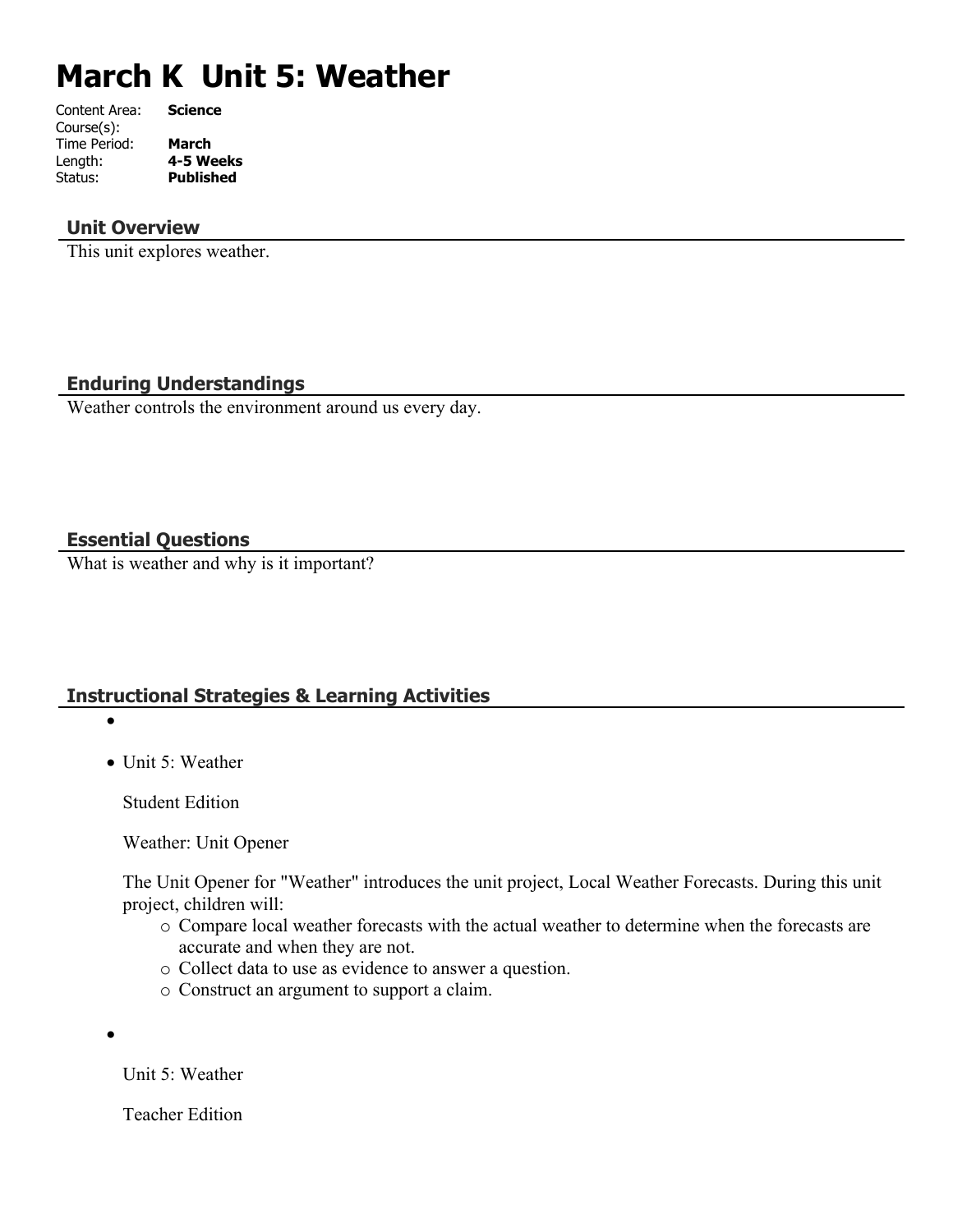Weather: Unit Opener

The Unit Opener introduces the unit "Weather" and the unit project, Local Weather Forecasts.

 $\bullet$ 

Unit 5: Weather

Teacher Edition

Weather: Unit At a Glance

Unit at a Glance for "Weather" includes the unit table of contents, unit vocabulary words, and the vocabulary game, Act It Out. In this unit, children will:

- o use observations to describe different kinds of weather;
- o explore observable weather patterns;
- o use patterns as evidence to describe weather conditions;
- o ask questions to find out about different kinds of weather;

o explore technologies meteorologists use to predict weather and severe weather conditions. Launch

 $\bullet$ 

Unit 5: Weather

Teacher Edition

Weather: Integrating the NGSS\* Three Dimensions of Learning

This section details the Performance Expectations covered in the unit "Weather."

• Unit 5: Weather Teacher Edition

Weather: 3D Unit Planning

Planning resources are available for each lesson and hands-on activity in the unit "Weather." Launch

 $\bullet$  Unit 5: Weather Teacher Edition

Weather: Differentiate Instruction

This page provides differentiated support for this unit's Science & Engineering Leveled Readers, "How Can We Describe Weather and Seasons?" and "Sun, Storm, Sun Again."

• Unit 5: Weather Teacher Edition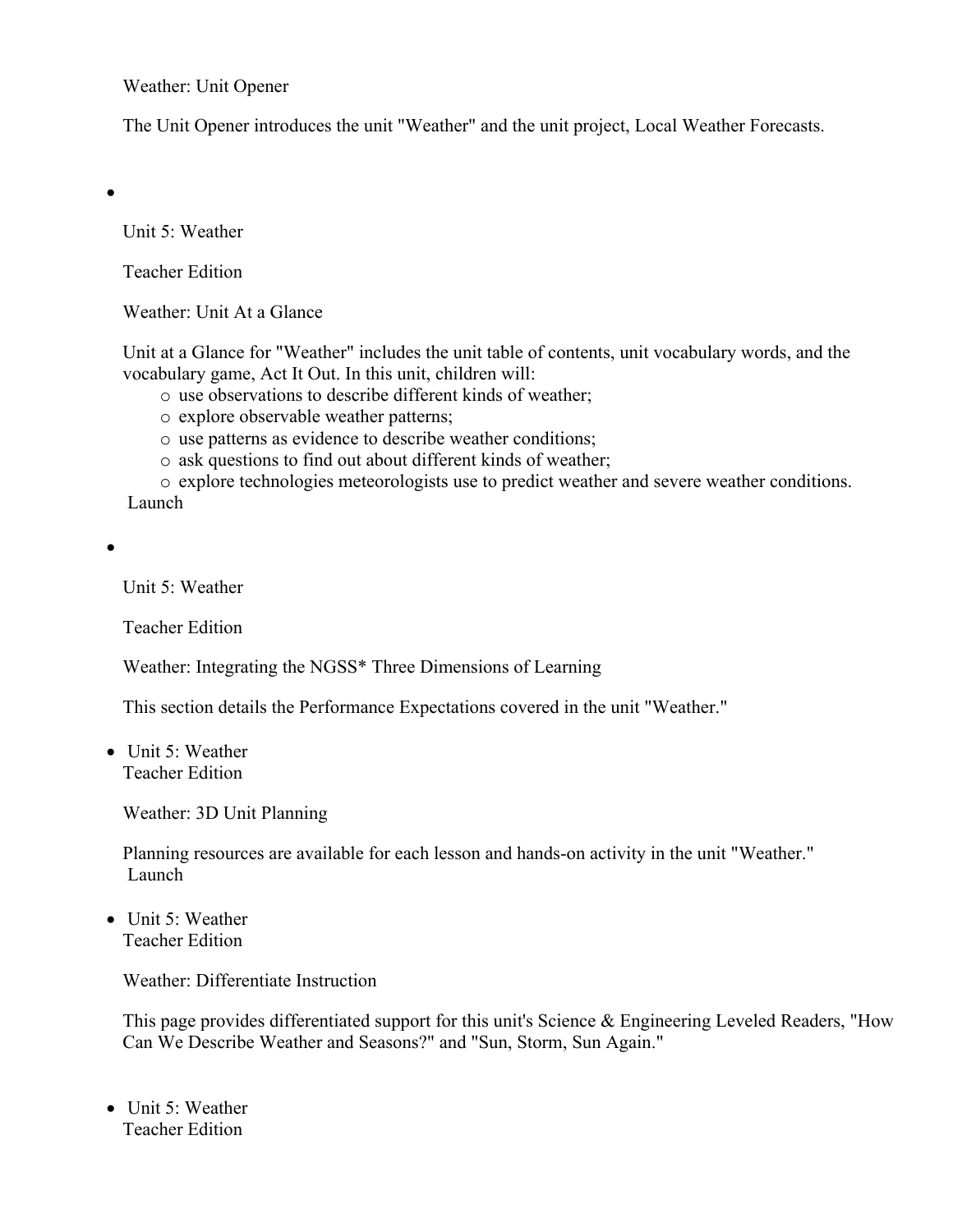Weather: Connecting with NGSS

These opportunities for informal science learning provide local context and extend and enhance concepts from the unit "Weather." Launch

• Unit 5: Weather Teacher Edition

Weather: Unit Project: Local Weather Forecasts

During the unit project "Local Weather Forecasts," children will:

- o Compare local weather forecasts with the actual weather to determine when the forecasts are accurate and when they are not.
- o Collect data to use as evidence to answer a question.
- o Construct an argument to support a claim.

Launch

 $\bullet$  Unit 5: Weather Online Assessment

Weather: Unit Pretest

The interactive Unit Pretest for "Weather" focuses on prerequisite knowledge. The test is composed primarily of DOK 1 items that evaluate student preparedness for the upcoming content.

- $\bullet$  Unit 5: Weather
	- o Home Letter

Weather: Home Letter

This is the home letter for the unit "Weather."

- o Unit 5: Weather
- o Student Edition

Weather: Unit Review

The Unit Review assesses student understanding of key ideas and concepts from the unit "Weather" Launch

o Unit 5: Weather Teacher Edition

Weather: Unit Performance Task: Changing Temperatures

During the Performance Task "Changing Temperatures," children will record and analyze data to determine a pattern in temperature changes during the day.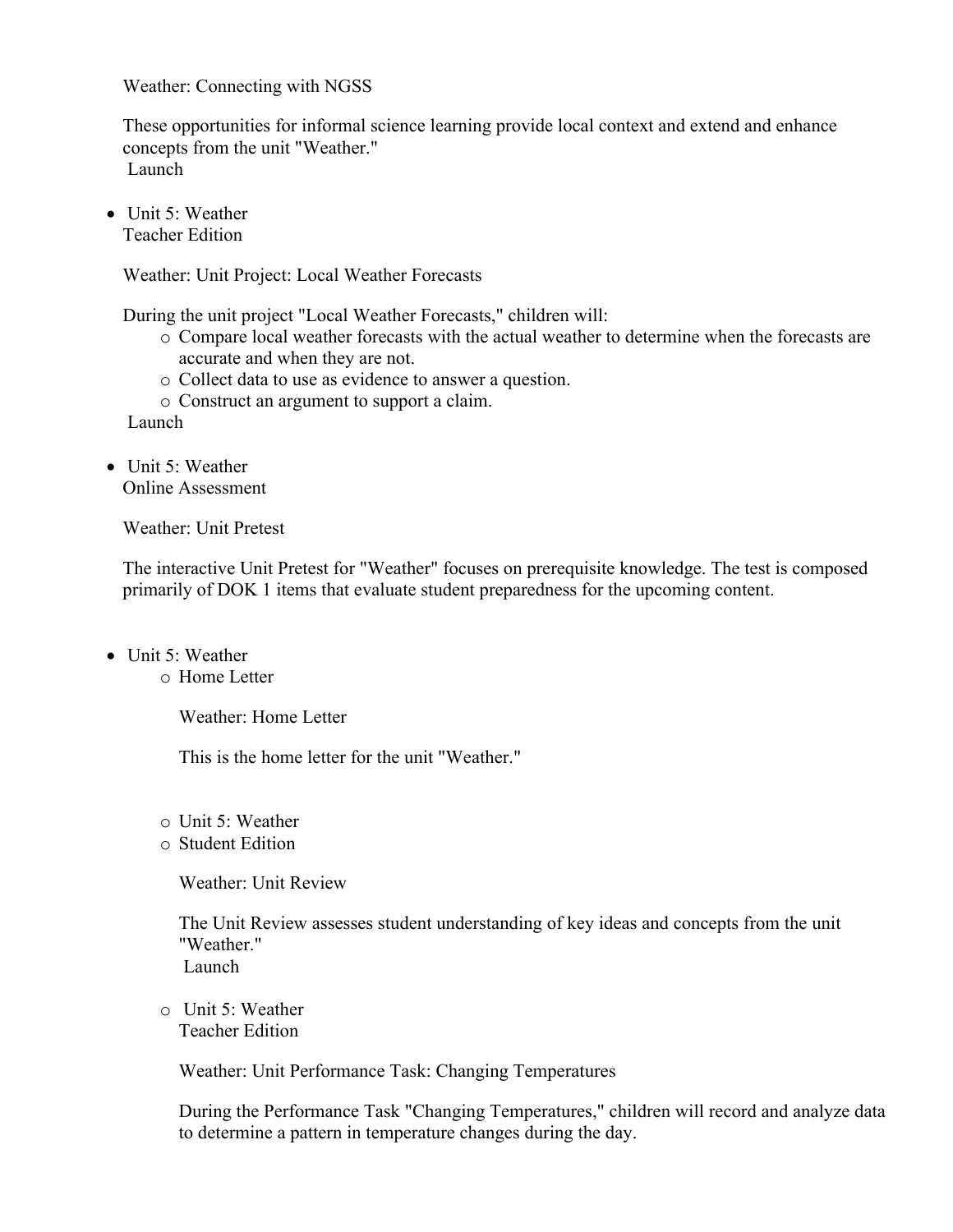o

Unit 5: Weather

Teacher Edition

Weather: Unit Review

The Unit Review assesses student understanding of key ideas and concepts from the unit "Weather."

o Unit 5: Weather You Solve It

Plan a Trip!

In Plan a Trip, students analyze weather patterns in the form of a forecast and apply an understanding of weather patterns to prepare for a trip. Students use the weather data to make clothing and activity suggestions for a trip.

o Unit 5: Weather You Solve It

Plan a Trip! (Teacher)

Teacher support materials are available for "Plan a Trip!" During this activity, students will analyze weather patterns in the form of a forecast and apply an understanding of weather patterns to prepare for a trip. Students use the weather data to make clothing and activity suggestions for a trip.

o Unit 5: Weather Student eBook

Weather: Unit Review

The Unit Review assesses student understanding of key ideas and concepts from the unit "Weather."

o Unit 5: Weather Teacher eBook

Weather: Unit Performance Task: Changing Temperatures

During the Performance Task "Changing Temperatures," children will record and analyze data to determine a pattern in temperature changes during the day.

o Unit 5: Weather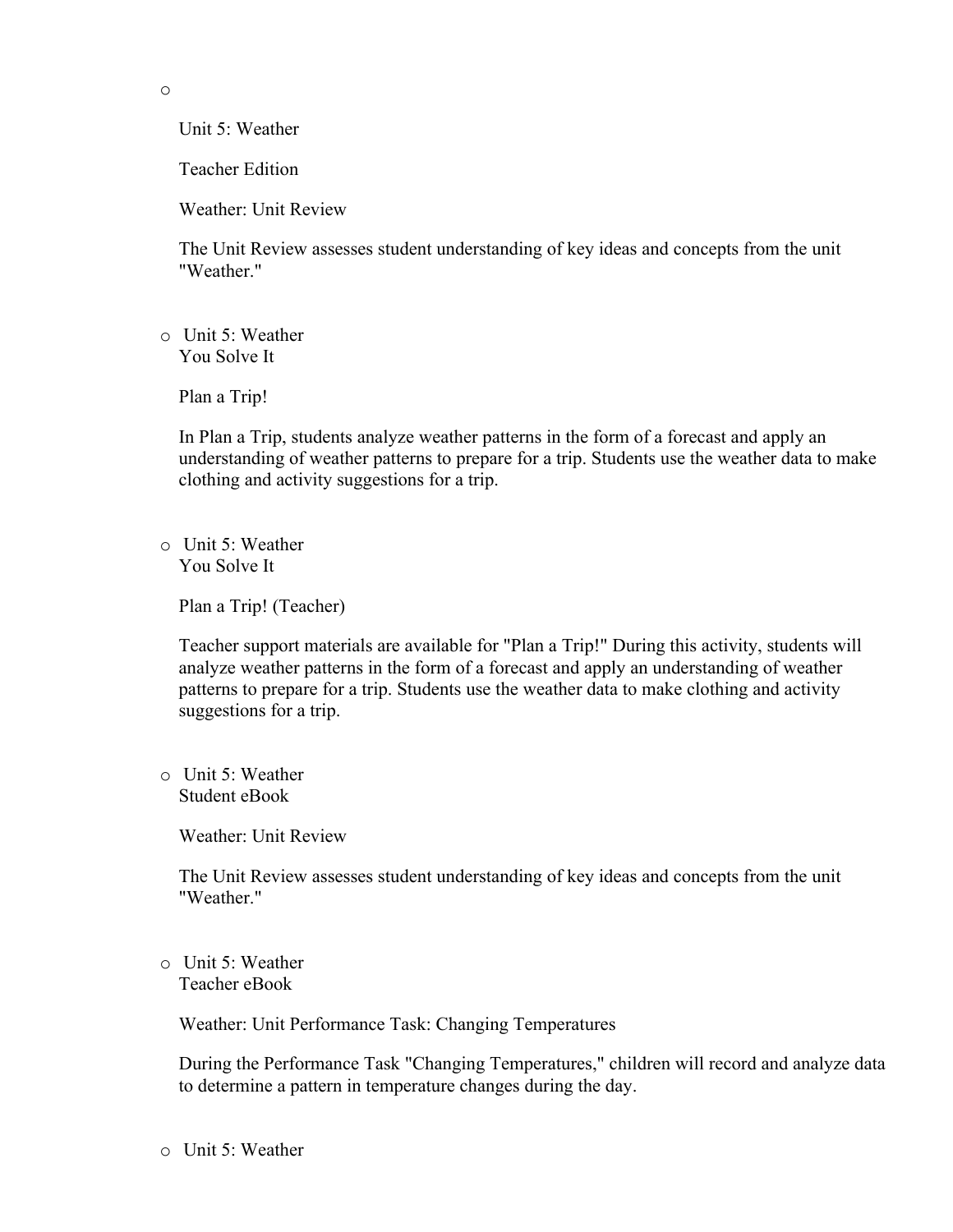Teacher eBook

Weather: Unit Review

The Unit Review assesses student understanding of key ideas and concepts from the unit "Weather." Launch

o Unit 5: Weather Leveled Readers - Blue

On-Level: How Can We Describe Weather and Seasons?

The leveled reader "How Can We Describe Weather and Seasons?" is designed for on-level readers and can be used to enrich key concepts from the unit "Weather."

o Unit 5: Weather Leveled Readers - Green

Enrichment: Sun, Storm, Sun Again

The leveled reader "Sun, Storm, Sun Again" is designed for above-level readers and can be used to extend key concepts from the unit "Weather."

o Unit 5: Weather Leveled Readers - Red

Extra-Support: How Can We Describe Weather and Seasons?

The leveled reader "How Can We Describe Weather and Seasons?" is designed for below-level readers and can be used to reinforce key concepts from the unit "Weather."

o Unit 5: Weather Leveled Readers Teacher's Guide

Topic 7: Weather and Seasons

The Leveled Readers Teachers Guide provides teaching strategies and support (as well as reproducible English and Spanish worksheets) for the Unit 5 readers "How Can We Describe Weather and Seasons?" and "Sun, Storm, Sun Again." On-Level and Extra-Support worksheets focus on vocabulary development, while Enrichment worksheets reinforce and enrich content.

o

 $\blacksquare$  Unit 5: Weather Assessment Guide

Weather: Unit Test

The Unit Test for "Weather" assesses students' ability to apply knowledge to solve problems and explain phenomena in relation to the Performance Expectations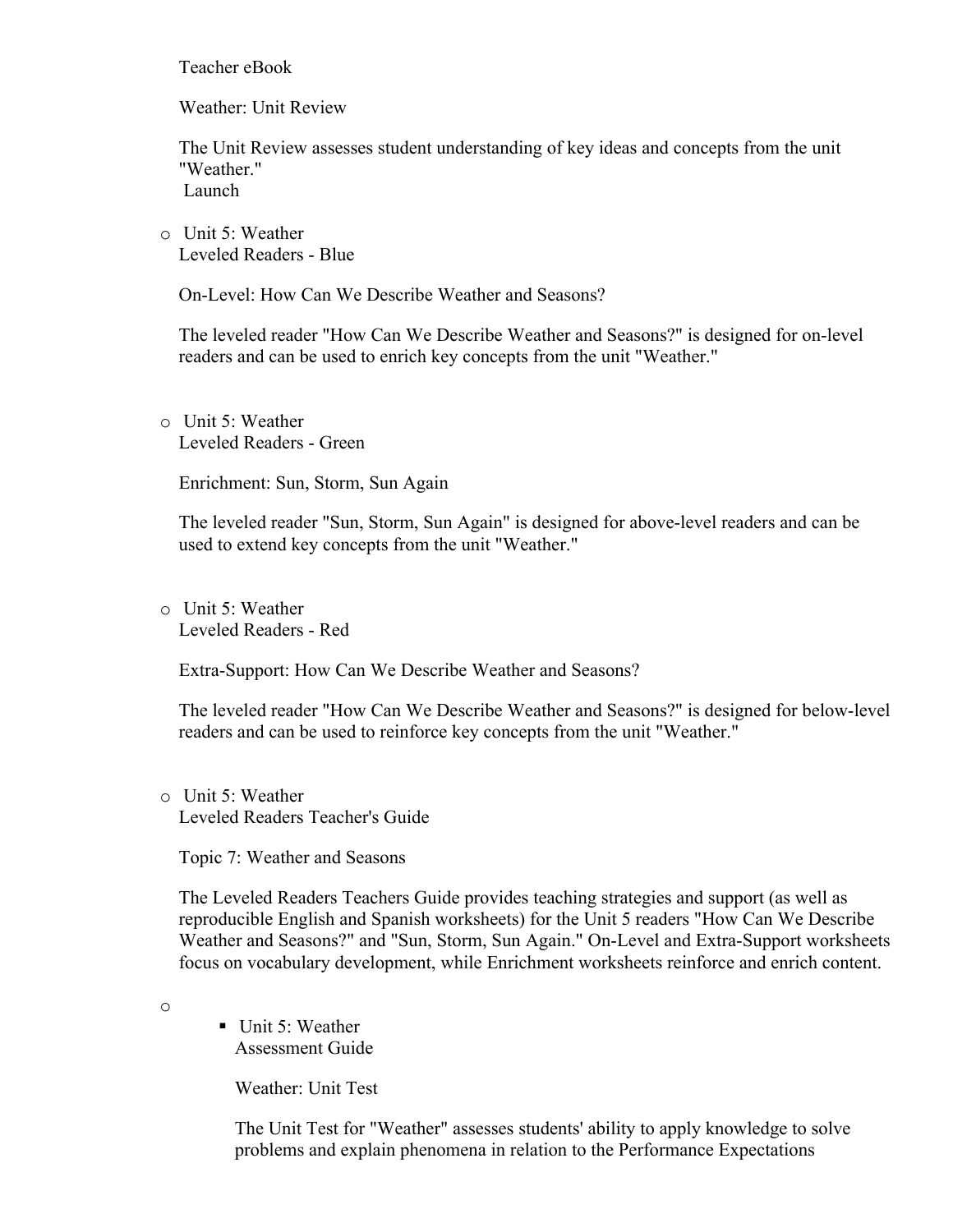associated with the unit. In this unit, children:

- use observations to describe different kinds of weather;
- **Explore observable weather patterns;**
- use patterns as evidence to describe weather conditions;
- ask questions to find out about different kinds of weather;
- explore technologies meteorologists use to predict weather and severe weather conditions.
- Unit 5: Weather
- Unit Project Worksheet

Weather: Unit Project: Local Weather Forecasts

This is the Unit Project worksheet for "Local Weather Forecasts." During this project, children will:

- Compare local weather forecasts with the actual weather to determine when the forecasts are accurate and when they are not.
- Collect data to use as evidence to answer a question.
- Construct an argument to support a claim.

Launch

Ξ

 $\blacksquare$ 

 $\bullet$ 

Unit 5: Weather Unit Performance Task Worksheet

Weather: Unit Performance Task: Changing Temperatures

This is the Unit Performance Task worksheet for "Changing Temperatures." During this task, children will record and analyze data to determine a pattern in temperature changes during the day.

## **Integration of Career Exploration, Life Literacies and Key Skills**

| CRP.K-12.CRP2   | Apply appropriate academic and technical skills.                                                                                                          |
|-----------------|-----------------------------------------------------------------------------------------------------------------------------------------------------------|
| CRP.K-12.CRP4   | Communicate clearly and effectively and with reason.                                                                                                      |
| TECH.9.4.2.CT.1 | Gather information about an issue, such as climate change, and collaboratively brainstorm<br>ways to solve the problem (e.g., K-2-ETS1-1, 6.3.2.GeoGI.2). |
| TECH.9.4.2.CI.1 | Demonstrate openness to new ideas and perspectives (e.g., 1.1.2.CR1a, 2.1.2.EH.1,<br>6.1.2. Civics CM. 2).                                                |
| TECH.9.4.2.CT.2 | Identify possible approaches and resources to execute a plan (e.g., 1.2.2.CR1b, 8.2.2.ED.3).                                                              |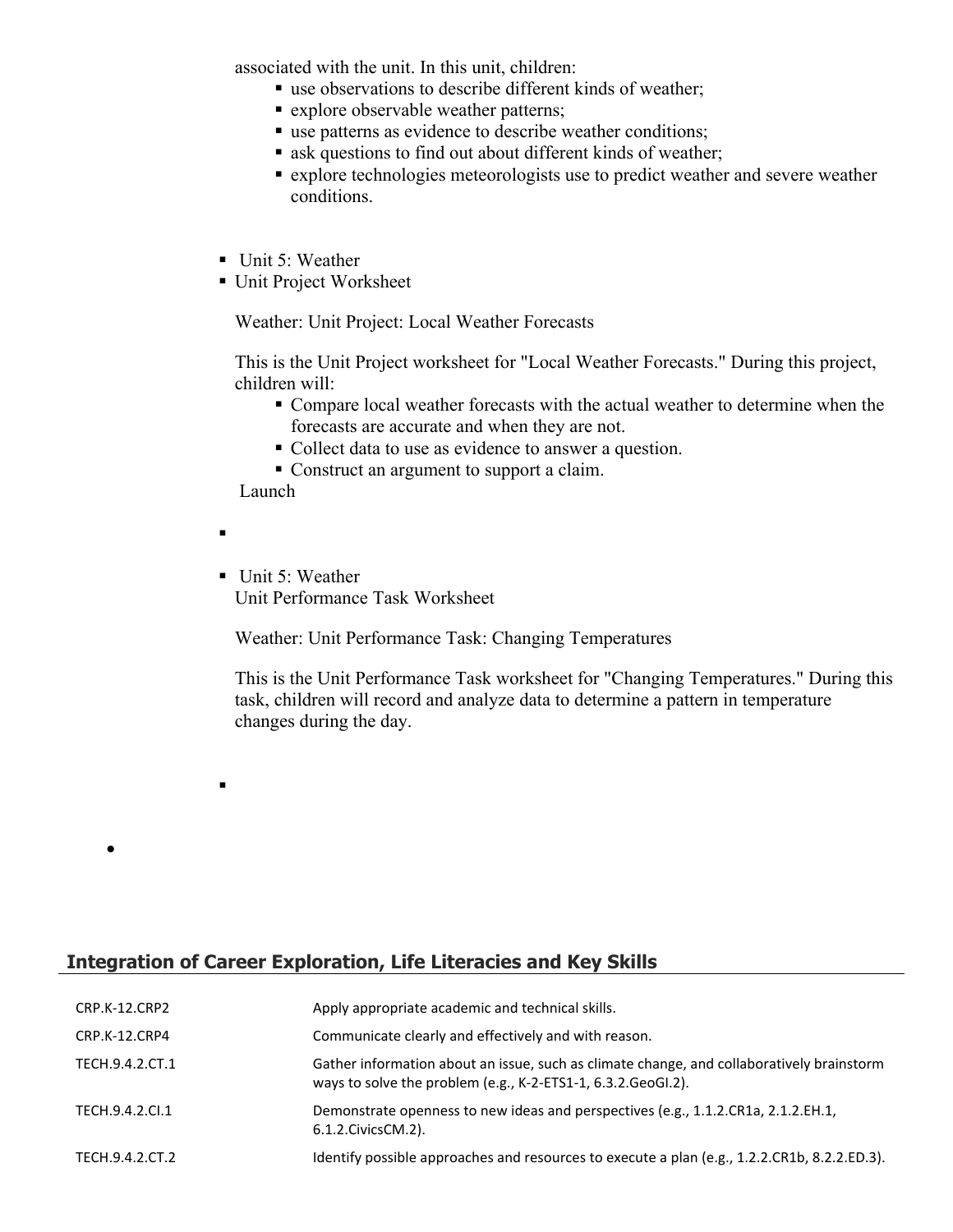| CRP.K-12.CRP8        | Utilize critical thinking to make sense of problems and persevere in solving them.       |
|----------------------|------------------------------------------------------------------------------------------|
| TECH.9.4.2.CI.2      | Demonstrate originality and inventiveness in work (e.g., 1.3A.2CR1a).                    |
| WRK.9.2.2.CAP.1      | Make a list of different types of jobs and describe the skills associated with each job. |
| TECH.9.4.2.CT.3      | Use a variety of types of thinking to solve problems (e.g., inductive, deductive).       |
|                      | Different types of jobs require different knowledge and skills.                          |
| <b>CRP.K-12.CRP1</b> | Act as a responsible and contributing citizen and employee.                              |
| <b>CRP.K-12.CRP6</b> | Demonstrate creativity and innovation.                                                   |
| CRP.K-12.CRP12       | Work productively in teams while using cultural global competence.                       |

## **Technology and Design Integration**

Smartboard lessons and technology.

Online Student Textbook

#### Online Student Simulations

| CS.K-2.8.1.2.DA.4   | Make predictions based on data using charts or graphs.                                                                              |
|---------------------|-------------------------------------------------------------------------------------------------------------------------------------|
|                     | Data can be used to make predictions about the world.                                                                               |
|                     | Individuals collect, use, and display data about individuals and the world around them.                                             |
| CS.K-2.8.1.2.DA.3   | Identify and describe patterns in data visualizations.                                                                              |
| CS.K-2.8.1.2.CS.1   | Select and operate computing devices that perform a variety of tasks accurately and<br>quickly based on user needs and preferences. |
| $CS.K-2.8.1.2.DA.1$ | Collect and present data, including climate change data, in various visual formats.                                                 |

## **Interdisciplinary Connections**

| MA.K.CC.B.4 | Understand the relationship between numbers and quantities; connect counting to<br>cardinality.                                                                                                     |
|-------------|-----------------------------------------------------------------------------------------------------------------------------------------------------------------------------------------------------|
| LA.RI.K.1   | With prompting and support, ask and answer questions about key details in a text.                                                                                                                   |
| LA.RI.K.2   | With prompting and support, identify the main topic and retell key details of a text.                                                                                                               |
| LA.RI.K.3   | With prompting and support, describe the connection between two individuals, events,<br>ideas, or pieces of information in a text.                                                                  |
| MA.K.CC.C.6 | Identify whether the number of objects in one group is greater than, less than, or equal to<br>the number of objects in another group, e.g., by using matching and counting strategies.             |
| LA.RI.K.4   | With prompting and support, ask and answer questions about unknown words in a text.                                                                                                                 |
| LA.RI.K.5   | Identify the front cover, back cover, and title page of a book.                                                                                                                                     |
| LA.RI.K.6   | Name the author and illustrator of a text and define the role of each in presenting the<br>ideas or information in a text.                                                                          |
| LA.RI.K.7   | With prompting and support, describe the relationship between illustrations and the text<br>in which they appear (e.g., what person, place, thing, or idea in the text an illustration<br>depicts). |
| LA.RI.K.8   | With prompting and support, identify the reasons an author gives to support points in a<br>text.                                                                                                    |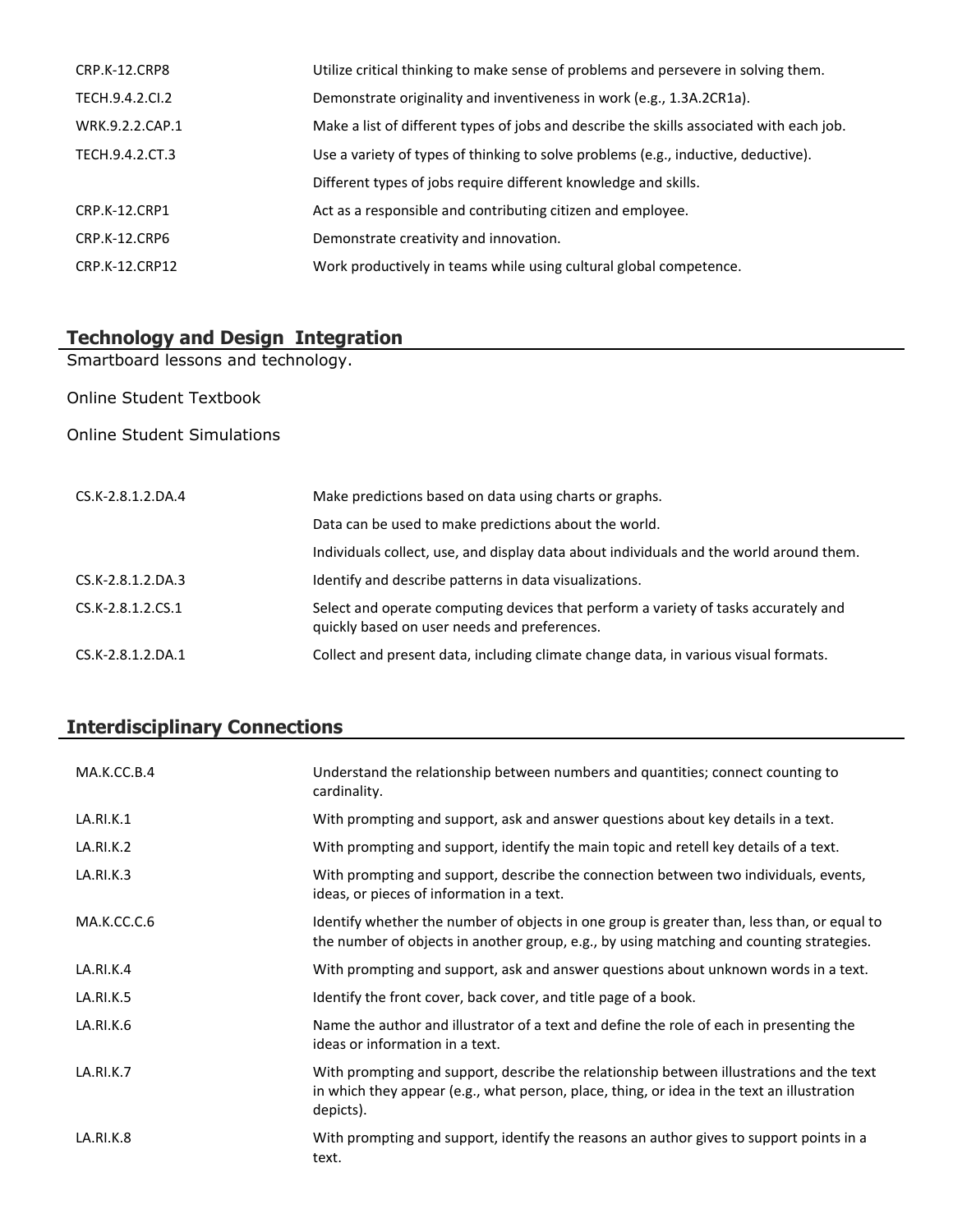| LA.RI.K.9  | With prompting and support, identify basic similarities in and differences between two<br>texts on the same topic (e.g., in illustrations, descriptions, or procedures). |
|------------|--------------------------------------------------------------------------------------------------------------------------------------------------------------------------|
| LA.RI.K.10 | Actively engage in group reading activities with purpose and understanding.                                                                                              |

## **Differentiation**

- Understand that gifted students, just like all students, come to school to learn and be challenged.
- Pre-assess your students. Find out their areas of strength as well as those areas you may need to address before students move on.
- Consider grouping gifted students together for at least part of the school day.
- Plan for differentiation. Consider pre-assessments, extension activities, and compacting the curriculum.
- Use phrases like "You've shown you don't need more practice" or "You need more practice" instead of words like "qualify" or "eligible" when referring to extension work.
- Encourage high-ability students to take on challenges. Because they're often used to getting good grades, gifted students may be risk averse.

## **Definitions of Differentiation Components**:

- o Content the specific information that is to be taught in the lesson/unit/course of instruction.
- o Process how the student will acquire the content information.
- o Product how the student will demonstrate understanding of the content.
- o Learning Environment the environment where learning is taking place including physical location and/or student grouping

## **Differentiation occurring in this unit:**

See differentiation suggestions in Instruction above, for struggling and advanced learners.

## **Modifications & Accommodations**

Refer to QSAC EXCEL SMALL SPED ACCOMMOCATIONS spreadsheet in this discipline.

## **Modifications and Accommodations used in this unit:**

IEP and 504 accommodations will be utilized.

#### **Benchmark Assessments**

**Benchmark Assessments** are given periodically (e.g., at the end of every quarter or as frequently as once per month) throughout a school year to establish baseline achievement data and measure progress toward a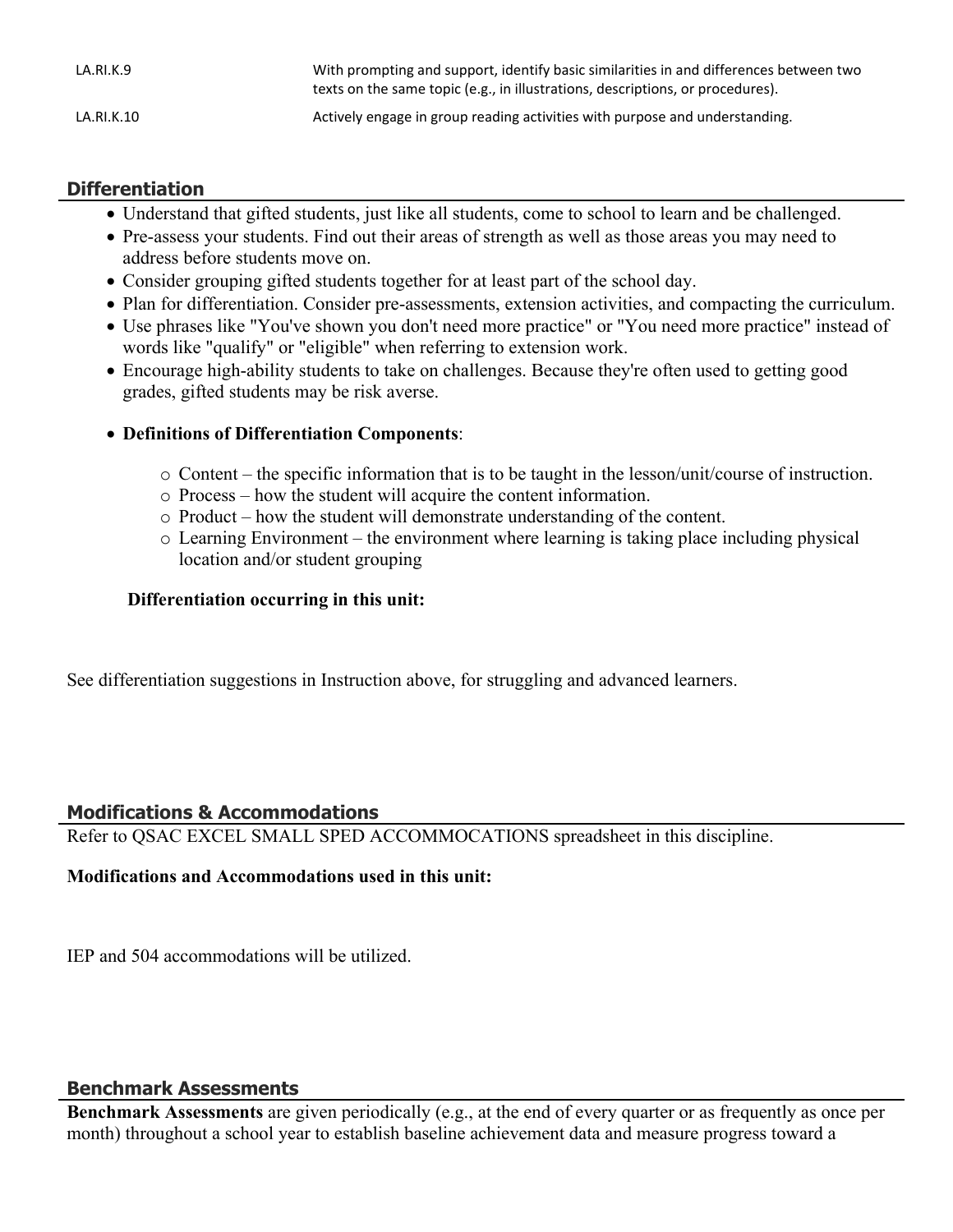standard or set of academic standards and goals.

#### **Schoolwide Benchmark assessments:**

Aimsweb benchmarks 3X a year

Linkit Benchmarks 3X a year

DRA

#### **Additional Benchmarks used in this unit:**

Pre-test followed by interactive assessments

## **Formative Assessments**

Assessment allows both instructor and student to monitor progress towards achieving learning objectives, and can be approached in a variety of ways. **Formative assessment** refers to tools that identify misconceptions, struggles, and learning gaps along the way and assess how to close those gaps. It includes effective tools for helping to shape learning, and can even bolster students' abilities to take ownership of their learning when they understand that the goal is to improve learning, not apply final marks (Trumbull and Lash, 2013). It can include students assessing themselves, peers, or even the instructor, through writing, quizzes, conversation, and more. In short, formative assessment occurs throughout a class or course, and seeks to improve student achievement of learning objectives through approaches that can support specific student needs (Theal and Franklin, 2010, p. 151).

#### **Formative Assessments used in this unit:**

See assessments embedded in Instruction above.

#### **Summative Assessments**

**summative assessments** evaluate student learning, knowledge, proficiency, or success at the conclusion of an instructional period, like a unit, course, or program. Summative assessments are almost always formally graded and often heavily weighted (though they do not need to be). Summative assessment can be used to great effect in conjunction and alignment with formative assessment, and instructors can consider a variety of ways to combine these approaches.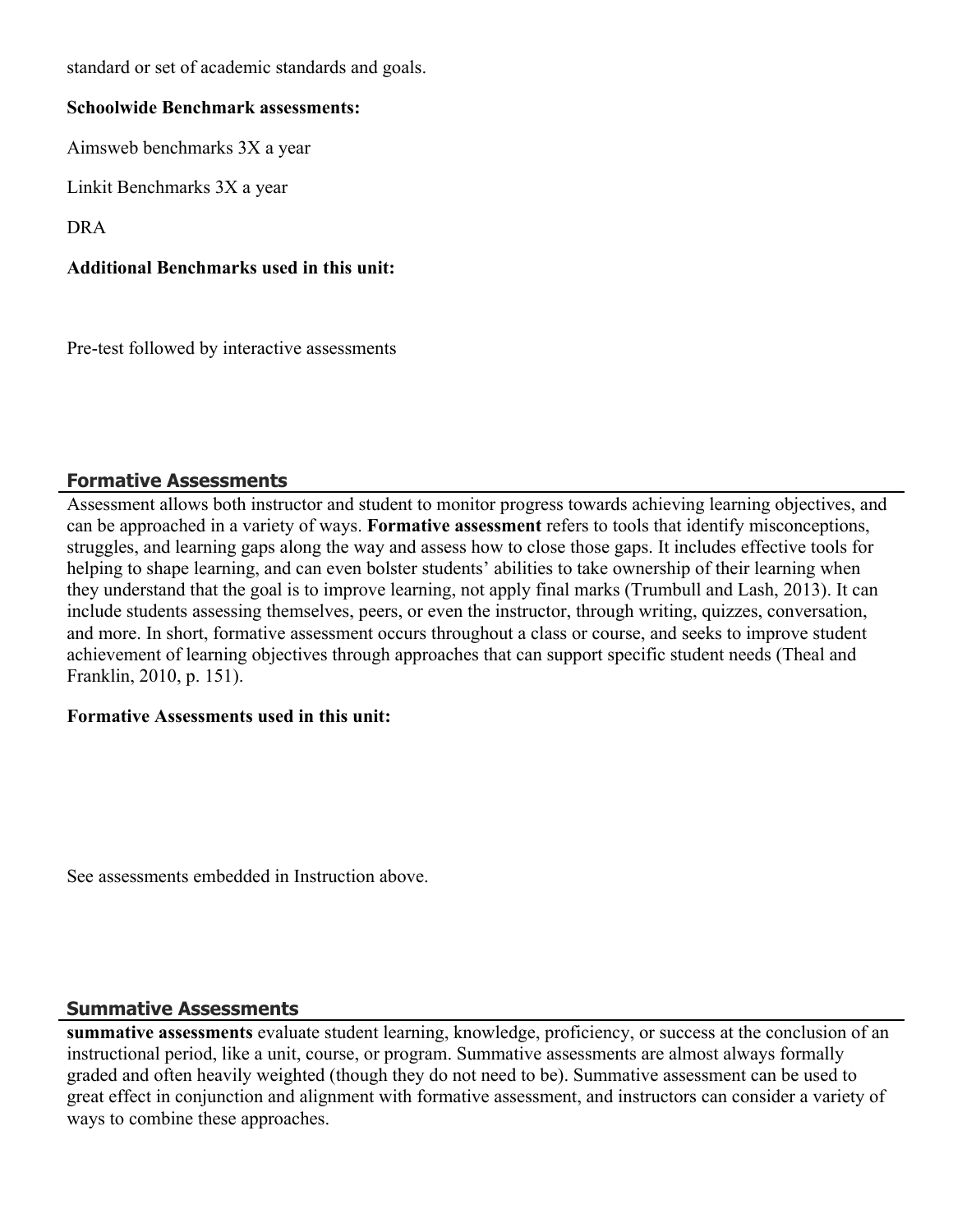## **Summative assessments for this unit:**

See assessments embedded in Instruction above.

#### **Instructional Materials**

HMH Science Demensions program materials

Misc. items for hands on labs

| <b>Standards</b> |                                                                                                                                                                                                                                                                                                                                                                                                                     |
|------------------|---------------------------------------------------------------------------------------------------------------------------------------------------------------------------------------------------------------------------------------------------------------------------------------------------------------------------------------------------------------------------------------------------------------------|
|                  | Assessment of quantitative observations limited to whole numbers and relative measures<br>such as warmer/cooler.                                                                                                                                                                                                                                                                                                    |
| SCI.K.ETS1.A     | Defining and Delimiting an Engineering Problem                                                                                                                                                                                                                                                                                                                                                                      |
| SCI.K.ESS2.D     | <b>Weather and Climate</b>                                                                                                                                                                                                                                                                                                                                                                                          |
|                  | Weather is the combination of sunlight, wind, snow or rain, and temperature in a<br>particular region at a particular time. People measure these conditions to describe and<br>record the weather and to notice patterns over time.                                                                                                                                                                                 |
|                  | Analyzing and Interpreting Data                                                                                                                                                                                                                                                                                                                                                                                     |
|                  | Use observations (firsthand or from media) to describe patterns in the natural world in<br>order to answer scientific questions.                                                                                                                                                                                                                                                                                    |
|                  | Patterns                                                                                                                                                                                                                                                                                                                                                                                                            |
| SCI.K-ESS2       | Earth Systems                                                                                                                                                                                                                                                                                                                                                                                                       |
| SCI.K-ESS2-1     | Use and share observations of local weather conditions to describe patterns over time.                                                                                                                                                                                                                                                                                                                              |
|                  | Examples of qualitative observations could include descriptions of the weather (such as<br>sunny, cloudy, rainy, and warm); examples of quantitative observations could include<br>numbers of sunny, windy, and rainy days in a month. Examples of patterns could include<br>that it is usually cooler in the morning than in the afternoon and the number of sunny<br>days versus cloudy days in different months. |
|                  | Some kinds of severe weather are more likely than others in a given region. Weather<br>scientists forecast severe weather so that the communities can prepare for and respond to<br>these events.                                                                                                                                                                                                                   |
| SCI.K.ESS3.B     | <b>Natural Hazards</b>                                                                                                                                                                                                                                                                                                                                                                                              |
|                  | Patterns in the natural world can be observed, used to describe phenomena, and used as<br>evidence.                                                                                                                                                                                                                                                                                                                 |
| SCI.K-ESS3-2     | Ask questions to obtain information about the purpose of weather forecasting to prepare<br>for, and respond to, severe weather.                                                                                                                                                                                                                                                                                     |
|                  | Analyzing data in K-2 builds on prior experiences and progresses to collecting, recording,<br>and sharing observations.                                                                                                                                                                                                                                                                                             |